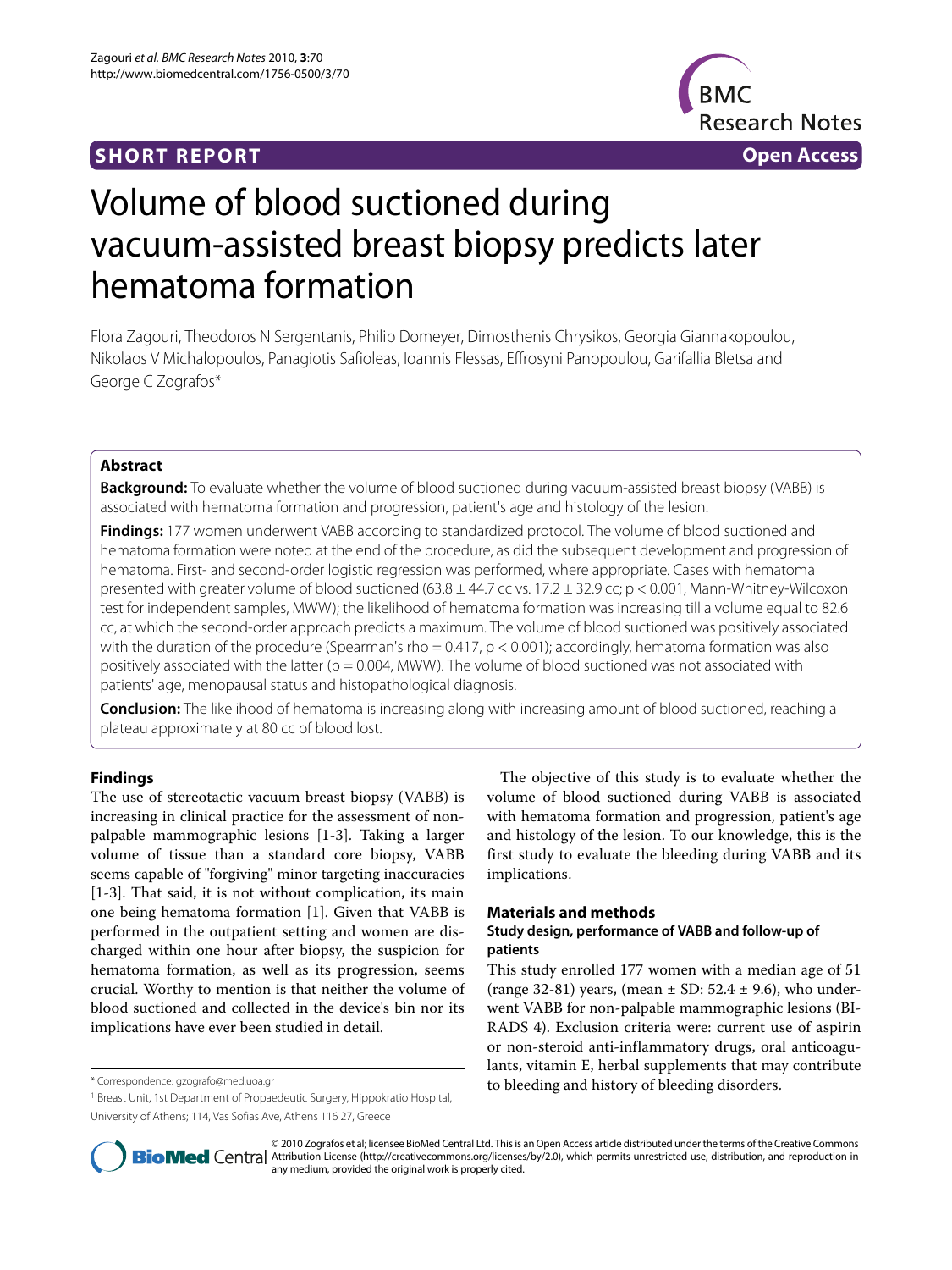VABB was performed on the digital prone table (Mammotest, Fischer Imaging, Denver, CO, USA) using 11 gauge Mammotome vacuum probes, under local anesthesia, according to standardized protocol; 24-96 cores were obtained, according to the results of a double blind study [[3\]](#page-2-1). All procedures were performed by the same surgeon, in the same unit. For local anesthesia in VABB, the twostep approach was adopted:  $5 \text{ cm}^3$  1% lidocaine without epinephrine (superficial), and 10 cm<sup>3</sup> 1% lidocaine with epinephrine (deep) were administered [[4\]](#page-2-2). After VABB, mammograms were obtained from the women's breast, as well as from the specimens excised, confirming the successful sampling of the suspicious lesion.

The volume of blood suctioned into the device's bin was registered at the end of the procedure in all cases; importantly, no rinsing saline fluid has been pushed into the VABB probe, as this could have interfered with the measured blood aspiration volume. Hematoma formation was noted after the examination of all traditional mammogram projections (CC, MLO) independently by two radiologists (GG and DK). Compression bandages were applied so as to prevent hematoma. In all cases, the occurrence of clinically significant (i.e. subsequently organized, diameter larger than 3 cm) hematomas within the subsequent four weeks was followed up by ultrasound and clinical examination of the breast.

Concerning the histopathological evaluation, the type of the lesion was noted, i.e. benign lesion, precursor lesion (atypical ductal hyperplasia or lobular neoplasia) [[5,](#page-2-3)[6\]](#page-2-4), carcinoma (in situ or invasive).

# **Statistical analysis**

For the evaluation of the associations between the volume of blood suctioned/hematoma and the duration of the procedure, age, menopausal status, and histopathological diagnosis, non-parametric tests, i.e. Mann-Whitney-Wilcoxon test for independent samples (MWW) or Spearman's rank correlation coefficient, were implemented. This choice has been made given that non-parametric tests are appropriate for non-normal distributions and that they are not heavily influenced by outliers, since the tests allocate ranks to the observations

Focusing on the blood suctioned-hematoma association, logistic regression was performed. Hematoma formation, treated as a dichotomous variable (0: no, 1: yes), was set as dependent variable, whereas the volume of blood suctioned was set as independent variable. Higherorder associations (second- and third-order were evaluated).

Statistical analysis was performed with STATA 8.0 statistical software (Stata Corporation, College Station, TX, USA).

Informed consent was obtained by all participants in this study. This study has been approved by the local Ethics Committee, in compliance to the Helsinki Declaration.

#### **Results**

The features of the study population are depicted in Table 1. The volume of blood suctioned was positively associated with the duration of the procedure (Spearman's rho  $= 0.417$ ,  $p < 0.001$ ); accordingly, hematoma formation was also positively associated with the latter ( $p = 0.004$ , MWW). However, the volume of blood suctioned was not associated with patients' age, menopausal status and histopathological diagnosis.

Concerning the association with hematoma formation, cases with hematoma presented with greater volume of blood suctioned (63.8  $\pm$  44.7 cc vs. 17.2  $\pm$  32.9 cc; p < 0.001, MWW). Interestingly, at the logistic regression model with hematoma formation set as the dependent variable, the association with the volume of blood suctioned followed a second-order pattern, i.e.

Log(odds for hematoma formation) =  $-4.3 + 0.114$  \* (volume)  $-0.00069$  \* (volume)  $\wedge^2$ 

Both coefficients of the first- and the second-order term were statistically significant ( $p < 0.001$ ). The above equation yields a predicted maximum at the log-odds scale corresponding to a volume equal to 82.6 cc.

#### **Discussion**

Hematoma formation is associated with greater amount of blood suctioned during VABB. Of special interest, the association between volume of blood lost and hematoma formation follows a quadratic pattern. The probability of hematoma formation seems increasing till a volume equal to 82.6 cc, at which the second-order approach predicts a maximum. Noticeably, the exact value at which the maximum has been demonstrated is rather indicative. At a clinical level, this may imply a plateau reached above approx. 80 cc, where the hematoma probability has already been maximized. Indeed, the surgeon should be alert when this crucial domain is reached, as subsequent hematoma formation may be imminent.

Another significant finding that was demonstrated by our study concerns the duration of the procedure. Longer duration is correlated with greater amount of blood lost and hematoma formation. Longer duration may indicate a more strenuous procedure, characterized by more intense pain and greater blood loss [[4\]](#page-2-2).

A limitation of the study that needs to be declared pertains to the number of cores (24 to 96) excised; this is in line with the "extended protocol" of a double-blind study previously published by our team [\[3](#page-2-1)]. Indeed, the number of cores seems considerably larger than that in the majority of studies excising 6 to 12 cores [\[3\]](#page-2-1). Given that the number of cores has not been analysed as a risk factor in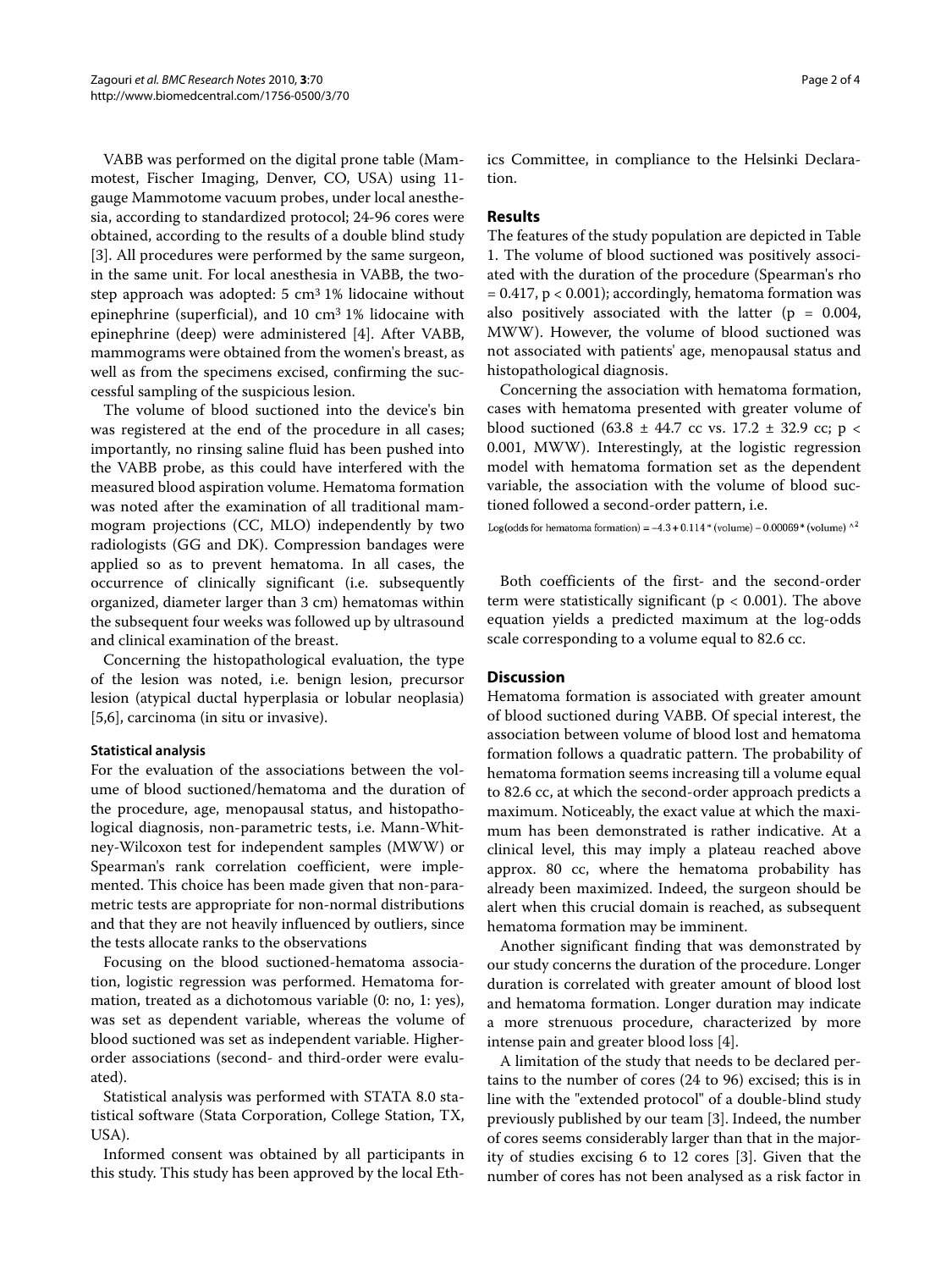| <b>Continuous variables</b>                 | mean $\pm$ SD   |  |
|---------------------------------------------|-----------------|--|
| Age (years)                                 | $51.5 \pm 10.1$ |  |
| Duration of the procedure (min)             | $39.6 \pm 14.6$ |  |
| Volume of tissue excised (cm <sup>3</sup> ) | $6.34 \pm 2.87$ |  |
| Blood suctioned during the procedure (cc)   | $21.5 \pm 36.6$ |  |

| <b>Categorical and ordinal variables</b> | N   | Percentage |
|------------------------------------------|-----|------------|
| <b>Menopausal status</b>                 |     |            |
| Premenopausal                            | 80  | 45.2%      |
| Postmenopausal                           | 97  | 54.8%      |
| <b>Histopathological diagnosis</b>       |     |            |
| Benign                                   | 116 | 65.5%      |
| Precursor lesions & carcinomas           | 61  | 34.5%      |
| Hematoma                                 |     |            |
| No                                       | 161 | 91.0%      |
| Yes                                      | 16  | 9.0%       |

this study, it should be kept in mind that the association between the amount of blood suctioned and hematoma may an indirect one. In other words, larger volume of blood suctioned or longer duration of the procedure may be surrogate markers reflecting the effect of a greater number of excised cores, the latter *per se* predicting increased likelihood for hematoma formation.

To our knowledge, this is the first study that provides insight into the implications of blood suctioned during the procedure. Future studies adopting a quantitative approach on the blood lost, along with other factors putatively modulating the latter, such as depth of the lesion, may provide valuable insight into the strenuousness, adverse effects and complications of VABB.

#### **Competing interests**

The authors declare that they have no competing interests.

#### **Authors' contributions**

All authors have read and approved the manuscript. FZ: conceived the idea, participated in the design of the study and assisted in the writing of the manuscript; TS: participated in the design of the study, performed the statistical analysis and assisted in the writing of the manuscript; FD: participated in the design of the study and evaluated critically the manuscript; DC: performed vacuum-assisted breast biopsy and evaluated critically the manuscript; GG: performed vacuum-assisted breast biopsy and evaluated critically the manuscript; NM: performed vacuum-assisted breast biopsy; PS: performed vacuumassisted breast biopsy; IF: evaluated critically the manuscript; EP: performed vacuum-assisted breast biopsy; GF: evaluated critically the manuscript; GZ: conceived of the study, participated in its design, performed vacuum-assisted breast biopsy and has given final approval of the version to be published

#### **Acknowledgements**

We would like to thank the President of the Hellenic Anticancer Institute Dr. Efstathios Fragoulis, for the technical organization of the Breast Unit.

#### **Author Details**

Breast Unit, 1st Department of Propaedeutic Surgery, Hippokratio Hospital, University of Athens; 114, Vas Sofias Ave, Athens 116 27, Greece

Received: 18 September 2009 Accepted: 12 March 2010 Published: 12 March 2010

#### **References**

- <span id="page-2-0"></span>1. Dershaw DD: Imaging-Guided Interventional Breast Techniques**.** New York: Springer; 2003:87-118.
- 2. Hoorntje LE, Peeters PH, Mali WP, Borel Rinkes IH: Vacuum-assisted breast biopsy: a critical review**.** Eur J Cancer 2003, 39:1676-1683.
- <span id="page-2-1"></span>3. Zografos GC, Zagouri F, Sergentanis TN, Nonni A, Koulocheri D, Fotou M, Panopoulou E, Pararas N, Fotiadis C, Bramis J: Minimizing underestimation rate of microcalcifications excised via vacuumassisted breast biopsy: a blind study**.** Breast Cancer Res Treat 2008, 109:397-402.
- <span id="page-2-2"></span>4. Zografos GC, Zagouri F, Sergentanis TN, Nonni A, Domeyer P, Koulocheri D, Flessas I, Panopoulou E, Chrysikos D, Bramis J: Pain in different methods of breast biopsy: Emphasis on vacuum-assisted breast biopsy**.** Breast 2008, 17:71-75.
- <span id="page-2-3"></span>5. Schreer I, Luttges J: Precursor lesions of invasive breast cancer**.** Eur J Radiol 2005, 54:62-71.
- <span id="page-2-4"></span>6. Zagouri F, Sergentanis TN, Nonni A, Koulocheri D, Fotou M, Panopoulou E, Panou M, Fotiadis C, Bramis J, Zografos GC: Vacuum-assisted breast biopsy: the value and limitations of cores with microcalcifications**.** Pathol Res Pract 2007, 203:563-6.